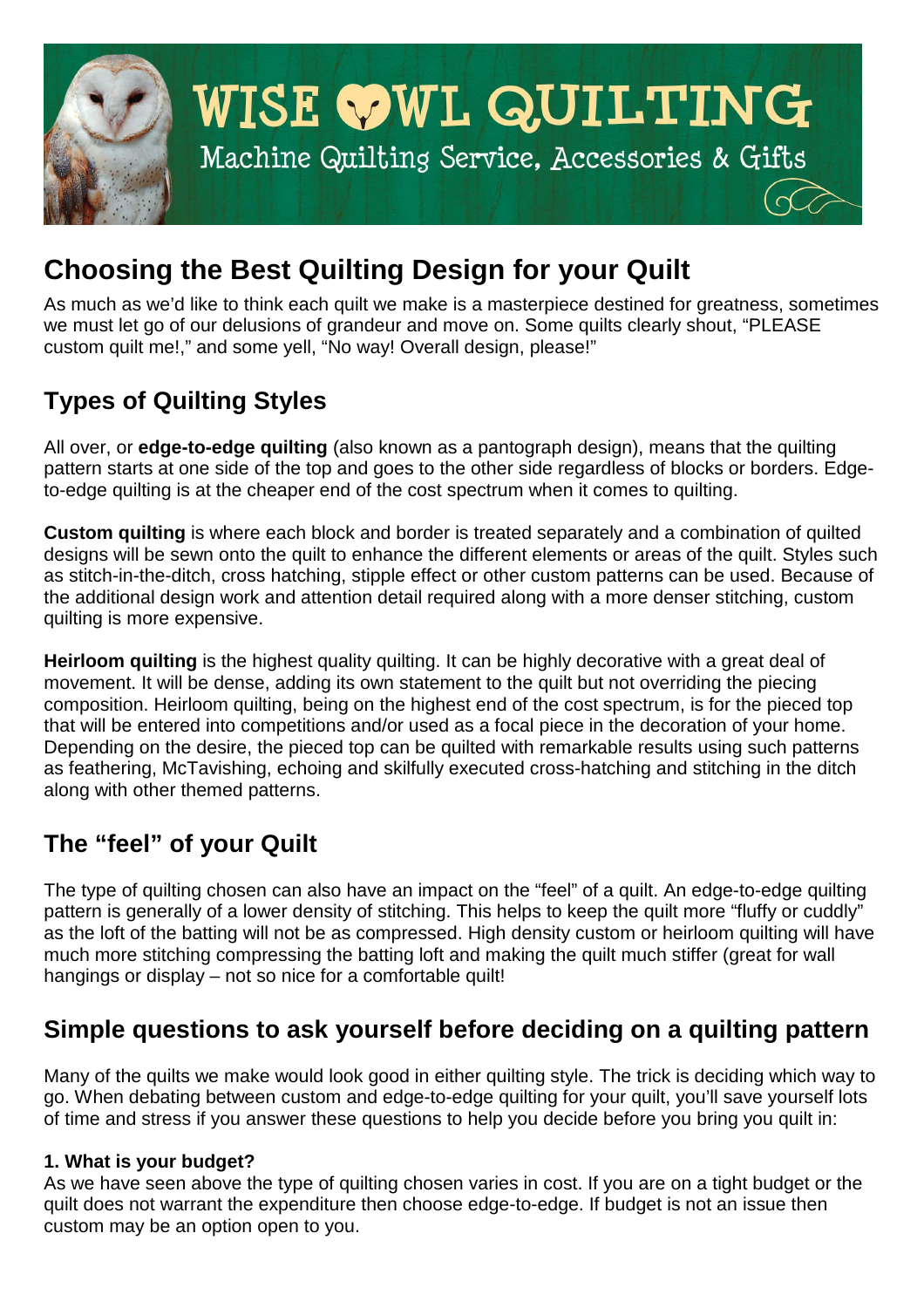#### **2. When is the quilt needed?**

Edge-to-edge quilting is the quicker of the styles of quilting, with custom and heirloom quilting taking much longer to complete. Remember that your quilt will not be the only quilt being undertaken by your chosen long-arm quilter. A long-arm quilter can complete many more edge-to-edge quilts in the time it takes to do a custom job. So the wait time of edge-to-edge quilts is usually shorter. Be prepared to have a estimated completion time for custom or heirloom quilts of several months away. Whereas an edge-to-edge quilt can often be competed in a matter of weeks. So make sure that you allow plenty of time to complete this work before trying to meet your own deadlines!

#### **3. Who will be the recipient of your quilt?**

Is it for your parents' 25th anniversary? It deserves custom work. Is it for your six-year-old niece? She'll jump on the bed with it - edge-to-edge would be best. Is it for your son, a university student? Definitely edge-to-edge - he'll never wash it! Is it for your best friend who's recovering from breast cancer? Could go either way.

#### **4. How will your quilt be used?**

Let's go back to your best friend recovering from breast cancer. If you want her to snuggle under the quilt during chemotherapy treatments to remind her she's wrapped in love and support, edge-to-edge quilting would be appropriate. If you want her to hang it on her wall as a symbol of conquering the disease, custom quilting would give it more power.

#### **5. How will the quilt be cared for?**

If this is a baby quilt and it's destined for a weekly spin through the washing machine, edge-to-edge quilting is perfect. Use polyester thread and batting so it will hold up to all of that stretching and agitation. Maybe it is for an adult's bed quilt that would only ever require occasional careful handwashing then maybe custom would be appropriate.

#### **4. Does this quilt have special meaning to me?**

If you can't attach a lot of personal significance to the quilt, quilt it with an edge-to-edge design or very simple custom stitching and move on to the next project.

#### **5. Will this quilt be entered in a show?**

When your quilt is entered in a show, your quilting selection takes on more significance as it relates to overall design. Before you commit to a particular design or style, put yourself in the judge's shoes. The judge will study the quilting to see if the design you chose was appropriate to the quilt's style, and whether it "enhanced" the quilt or did nothing for it.

#### **6. Are there areas on my quilt I want to highlight or downplay?**

Sometimes a quilt will look better with an overall design that pulls all the pieces together or camouflages things. An overall design can behave like a diffuser. It's like looking through a window screen that softens the view just a little bit—our eyes focus on the screen itself for a brief moment before we realize we can actually see through the screen to the garden behind it.

### **Design Factors for Edge-to-Edge Quilting**

When choosing the right edge-to-edge for your quilt top, take design hints from your fabric. Do the fabrics in your quilt top have flowers, paisleys or baseballs? Pick an edge-to-edge design that compliments your quilt and is appropriate to the scale of your fabrics and size of your quilt blocks.

Quilt tops that are visually busy because of piecing or fabric choices are more suited to an edge-toedge pattern. This is because the quilting will not be as visible because of the busyness of the top and custom quilting would be an unnecessary expenditure and a waste of time.

Edge-to-edge designs can also be chosen to add texture to your quilt. Using an edge-to-edge that offers both curves and movement in an organic way can enhance quilts with geometric designs. In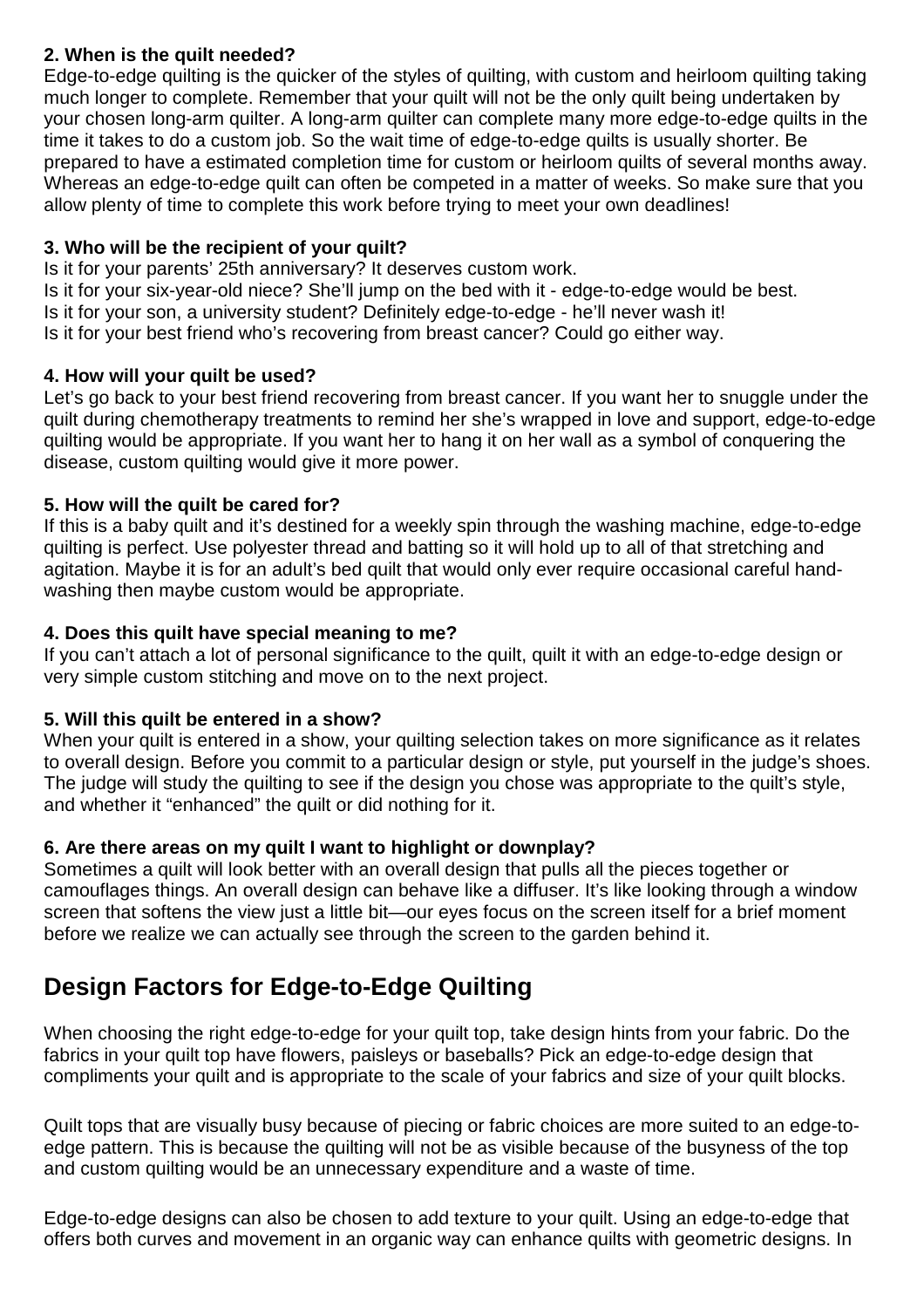this case, you are adding another "design element" on top of your pieced quilt pattern. Similarly quilts that contain curved piecing and/or appliqué, consider a linear quilting design such as cross-hatching for background filler. The juxtaposition of linear and organic will render a very moving visual encounter.

Even the movements of the colours in fabrics will hold clues. This is especially true of batiks. Quilts made with these fabrics are great when paired with an edge-to edge pattern that gives the illusion of water moving over a quilt top. A flowing design is perfect.



Examples of edge-to-edge quilting style

If you find that there are two or three edge-to-edge patterns that you feel would all look equally nice on the quilt top and you are not feeling drawn towards one over the other, do not agonize or over think your pattern selection. Just pick one. You will see very few quilts that will look great with only one particular pantograph. Most would be pretty with any one of a number of different approaches.

### **Design Factors for Custom Quilting**

Generally, custom quilting is for those quilt tops that are targeted for adults or young adults sensitive to the quality and value of a well made quilt. Custom is chosen when a pieced top is made with high quality fabrics and threads, and piecing is of the highest calibre. Also, custom quilting is considered when a pieced top provides areas of embellishment with simple piecing, soft colours and solid or tone-on-tone fabrics where the quilting will be front and centre, so the investment can be appreciated and enjoyed.

Any quilt that contains areas of calm fabrics such as solids, tone-on-tones and gentle, soothing colours/images will allow the quilting design to stand out. Take advantage of the negative space these fabrics provide and embellish your quilt in those areas with feather wreaths, ornate feather patterns, or designs with a great deal of movement. Allow the remaining areas a simple, deliberate pattern of movement. The combination is striking and very complementary to the quilt as a whole.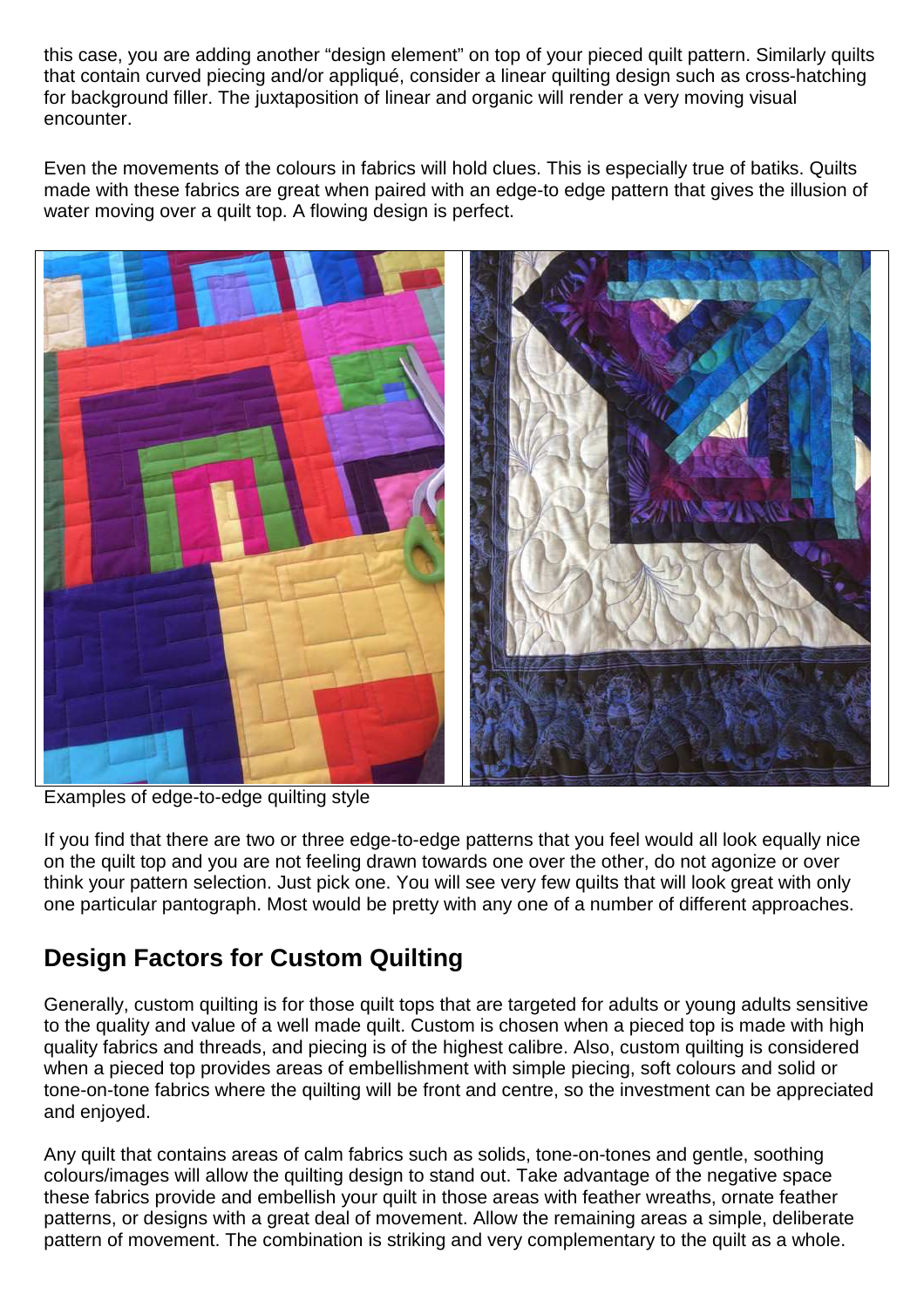Custom quilting can be a costly option and should be discussed with your chosen quilter at the time you submit your quilt. The density and complexity of the custom quilting will determine the cost.

**PLEASE NOTE** – that due to a change in personal circumstances I am no longer able to accept Custom Quilting or Heirloom Quilting work.



Example of custom quilting style

### **Design Factors for Heirloom Quilting**

Heirloom quilting can be highly decorative with a great deal of movement. It is of the highest quality quilting. It will be dense, adding its own statement to the quilt but not overriding the piecing composition. Heirloom quilting will be aesthetically pleasing and intellectually stimulating. It will leave the viewer wanting. This type of quilting, when executed with great skill, can turn the pieced top into a collector's greatest find.

A quilt in which the pattern and fabrics are deliberately and carefully chosen, that perhaps has a specific purpose and there is much more emotional investment, calls for the same deliberation and investment in a quilt design. A careful assessment of the quilt can render optimum results. This is where you can put your money, so as to marry both piecing and quilting for lovely, heirloom results

Depending on the desire, the pieced top can be quilted with remarkable results using such patterns as feathering, McTavishing, echoing and skilfully executed lovely cross-hatching and stitching in the ditch. Also the option of using different coloured threads will add another design element to the quilt.

Each design element will need to be discussed in detail between the quilt maker and long-arm quilter to ensure that both parties agree on the style elements chosen and the likely impact on the overall quit design. This consultation/design phase can be lengthy before the first stitch is even made. So Heirloom quilting takes much longer to complete as a job, meaning less of them can be done in a given time frame. Combined with the amount and quality of stitching undertaken this is why heirloom quilting is the most costly of quilting styles.